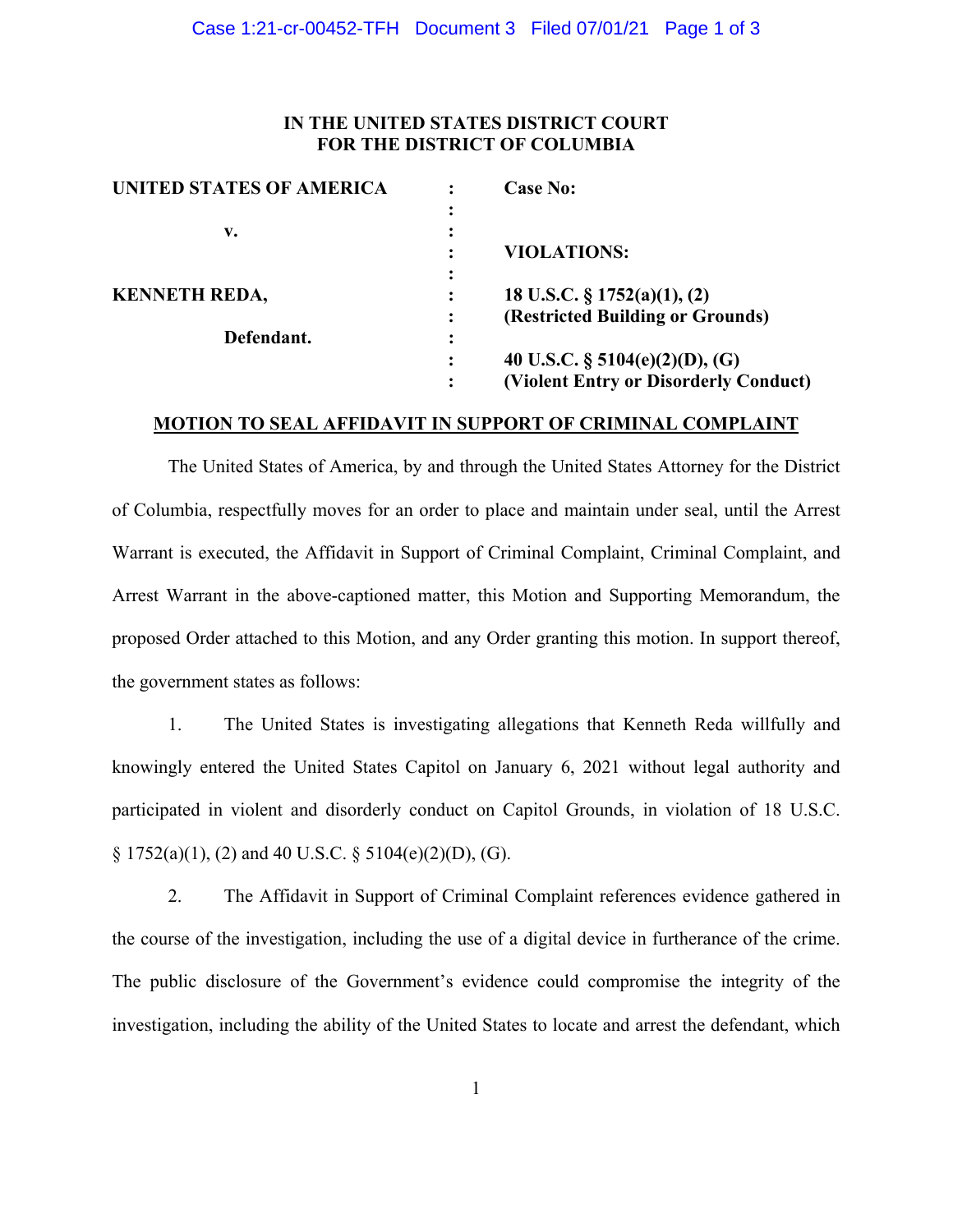#### Case 1:21-cr-00452-TFH Document 3 Filed 07/01/21 Page 2 of 3

also may lead to the destruction of evidence in other locations including the digital device. Thus, a sealing order is necessary to avoid hindering the ongoing investigation in this matter.

 2. As stated in Washington Post v. Robinson, 935 F.2d 282, 288 (D.C. Cir. 1999), there is a presumption of access to Court proceedings. But, this can be overridden if "'(1) closure serves a compelling interest; (2) there is a substantial probability that, in the absence of closure, this compelling interest would be harmed; and (3) there are no alternatives to closure that would adequately protect the compelling interest.'" Id. at 290 (quoting Oregonian Pub. Co. v. United States Dist. Court, 920 F.2d 1462, 1466 (9th Cir. 1990)).

 3. In this matter, the United States has a compelling interest in preserving the integrity of its investigation and arresting the defendant. A limited sealing order ensuring that filings related to the Criminal Complaint and Arrest Warrant are not accessible from the Court's public files is narrowly tailored to serve a compelling interest.

 4. Furthermore, the United States respectfully submits that complying with the normal notice requirements of Washington Post would defeat the purpose of the motion to seal. Persons who know the criminal justice system also know that docketing a motion to seal an Affidavit in Support of Criminal Complaint and Arrest Warrant, or a resulting sealing order, means that the defendant is charged with a crime, and the Government intends to arrest him. Thus, if this Motion or a sealing order were to become public, it would be the same as making public the Complaint and Arrest Warrant.

**WHEREFORE**, the United States respectfully requests that this Court issue an Order directing that the Clerk of the Court place and maintain under seal, until execution of the Arrest

2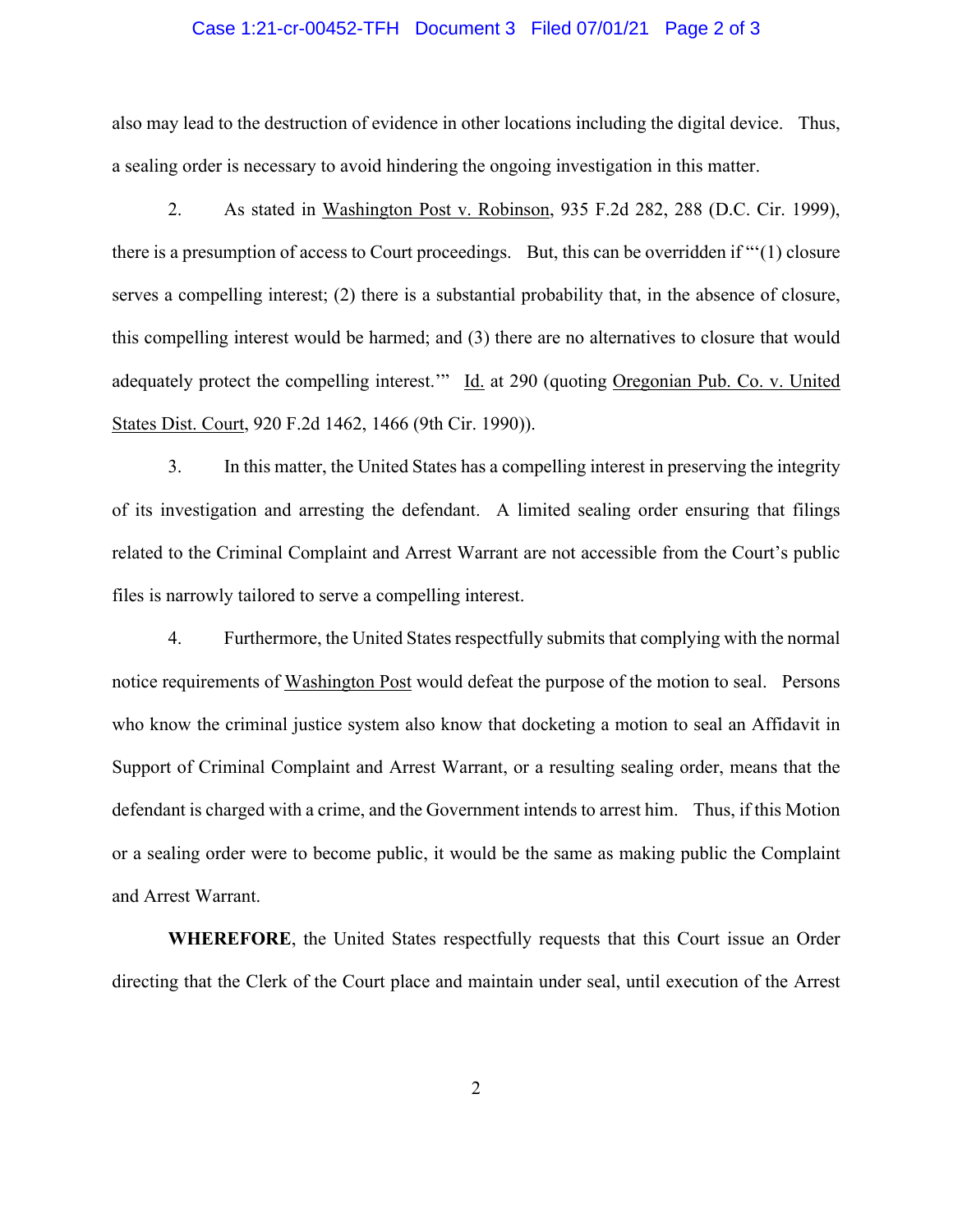# Case 1:21-cr-00452-TFH Document 3 Filed 07/01/21 Page 3 of 3

Warrant, the Affidavit in Support of Criminal Complaint, this Motion and Supporting Memorandum, the proposed Order attached to this Motion, and any Order granting this motion.

Respectfully submitted,

CHANNING D. PHILLIPS ACTING UNITED STATES ATTORNEY

By:  $\frac{1}{s}$  /s/ Jacob R. Steiner

 Jacob R. Steiner California Bar No. 325239 Trial Attorney Detailed to the U.S. Attorney's Office 555 4th St. NW Washington, D.C. 20001 Jacob.Steiner@usdoj.gov 202-924-5829